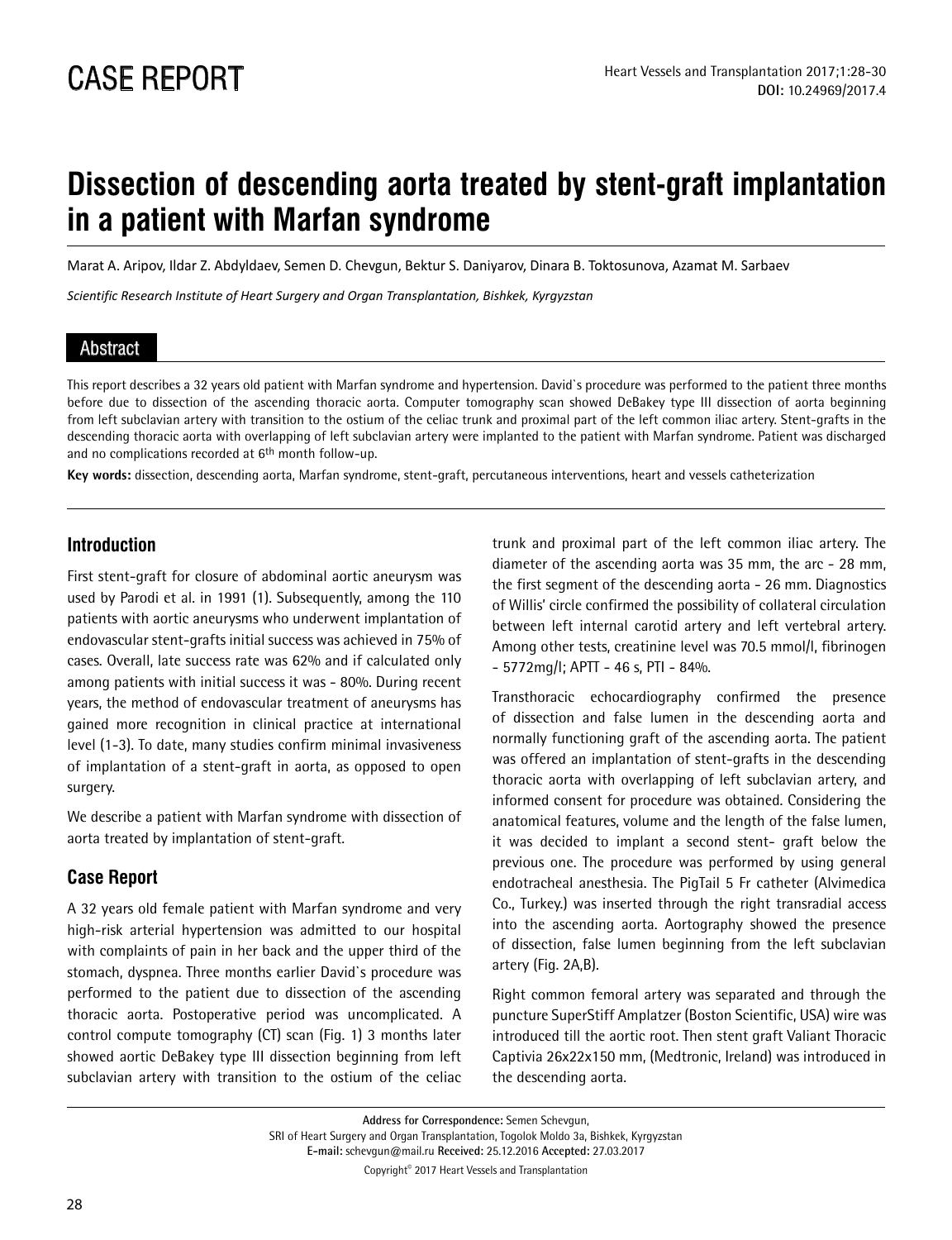Stent graft was positioned and implanted with obturating of the left subclavian artery. Control aortography showed fully disclosed stent graft, with absence of endoleaks in a false lumen. As a next step second graft was introduced into the thoracic aorta at the level of the celiac trunk (Fig. 2C).

In the early period, one and six month after the procedure ultrasound examinations were performed, demonstrating absence of endoleaks in false lumen, good retrograde filling of the left vertebral artery and the left subclavian artery, the unmodified blood flow in the left common iliac artery (Fig. 3).

#### **Discussion**

In 1994, Dake et al. (4) reported experience on implantation of stent grafts in the descending part of the thoracic aorta in 13 patients. In 1998, the same group of authors (5) reported outcomes of 103 patients with aneurysms of the descending thoracic aorta treated by this method. Complete thrombosis of

the aneurysm was achieved in 83% of patients, and operative mortality was 9%. Complications in form of paraplegia and stroke developed in 3% and 7% of patients, respectively. The most frequent complication was endoleak (4, 5).

Usually intimal aortic dissection is a condition with a high mortality rate. Survival without surgical correction can remain low. Typically, surgical procedure consists of replacing the portion of blood vessel by artificial graft. It is highly traumatic and associated with high post-operative morbidity and mortality (6).

Overview of 100 reports on rupture of aneurysms of the thoracic aorta, including 76 cases with Thoracic Endovascular Aortic Repair (TEVAR) and 24 cases with the help of thoracotomy surgery (DTAR - descending thoracic aneurysm repair), showed that the mortality rate associated with TEVAR was 8% versus 29% at DTAR.

In addition, the duration of hospitalization is usually shorter in TEVAR group, although there was no significant difference



**Figure 1.** Computed tomographic scans show the DeBakey type III dissection and false lumen extending to the left common iliac artery.



**Figure 2.** Aortography views: a) Aortography view of dissection and false lumen beginning from left subclavian artery; b) Aortography view of overlap of the left subclavian artery, absence of endoleaks in false lumen; c) Implantation of a second stent graft.